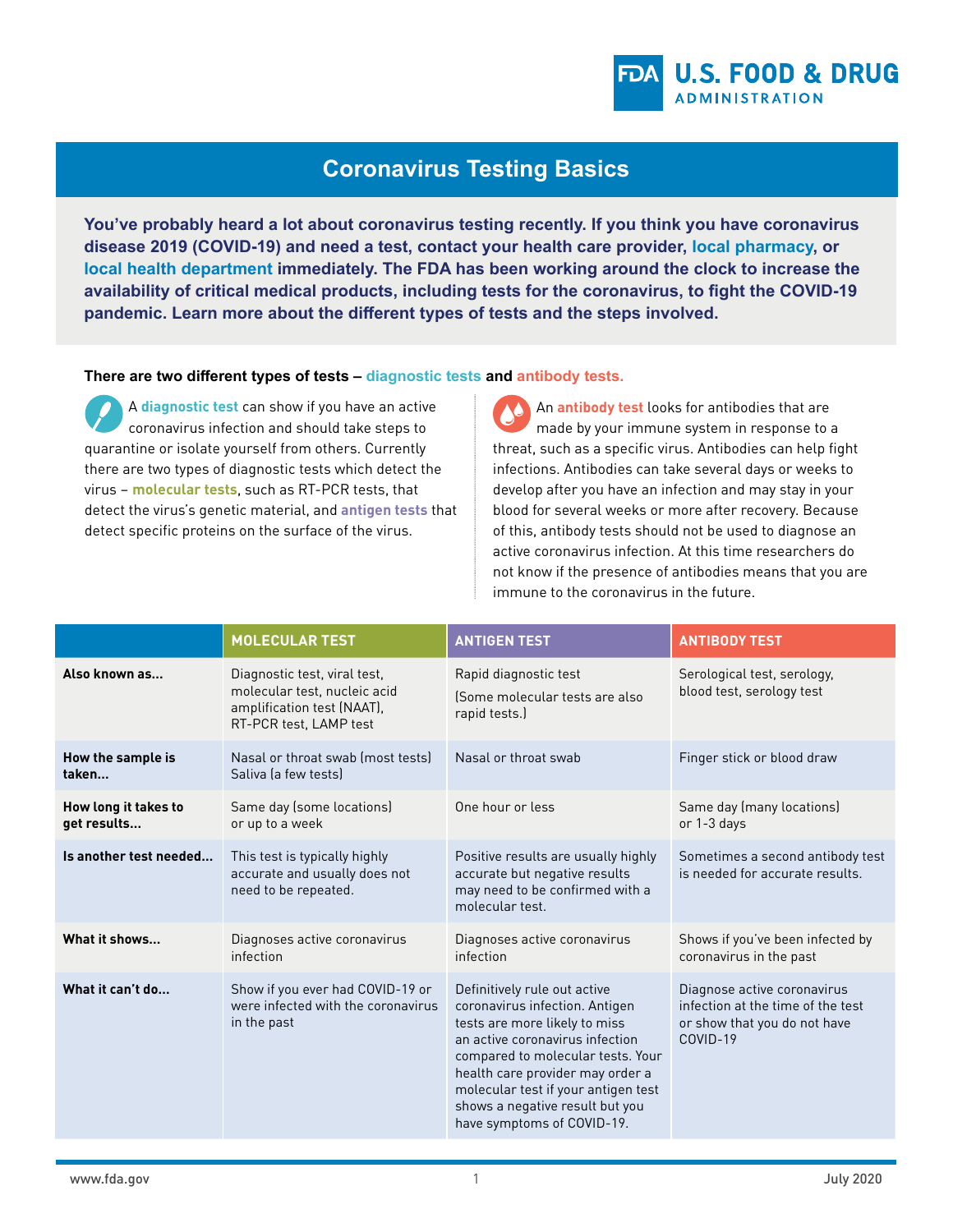# **Types of Diagnostic Tests**

**There are some new diagnostic tests available with alternative methods and benefits.**



• **Rapid, point-of-care** diagnostic tests use a mucus sample from the nose or throat but can be analyzed at the doctor's office or clinic where the sample is collected and results may be available in minutes. These may be molecular or antigen tests.



• **At-home collection** tests, available only by prescription from a doctor, allow the patient to collect the sample at home and send it directly to the lab for analysis.



• **Saliva tests** allow a patient to spit into a tube rather than get their nose or throat swabbed. Saliva tests may be more comfortable for some people and may be safer for health care workers who can be farther away during the sample collection.

## **Molecular Tests**

**Many companies and labs have developed tests to diagnose COVID-19 based on detection of the virus's genetic material in a sample from the patient's nose or throat. These steps may change as new technology becomes available, but currently the typical steps in molecular testing are:**

**1.** A doctor, pharmacist, or other health professional orders a COVID-19 test. All currently authorized COVID-19 tests, including those used with a home collection kit, require a prescription or order from a health professional.



**2.** You or a health care professional use a specialized, swab to collect mucus from your nose or throat.

**3.** You or a health care professional put the swab in a sterile container and seal it for transport to a lab.

**4.** During the shipping process, most molecular test swabs must be kept within a certain temperature range so that the test will be accurate. The sample must arrive at the lab within 72 hours.

**5.** A lab technician mixes chemicals with the swab to extract the genetic material of any virus that may be on the swab.

**6.** The lab technician uses special chemicals, called primers and probes, and a high-tech machine to conduct several controlled heating and cooling cycles to convert the virus's RNA into DNA, and then make millions of copies of the DNA. Some tests use only one warming cycle to make copies of the DNA.

**7.** When DNA binds to specific probes, a special type of light is produced that can be seen by the machine and the test shows a "positive" result for infection with SARS-CoV-2, the virus that causes COVID-19.

### **The FDA continues to work with test developers to make more coronavirus tests available to more people in the future.**

**Molecular diagnostic tests that detect the genetic material of the virus are commonly used for diagnosing COVID-19 or active coronavirus infection. But no test is 100% accurate all of the time. Some things that may affect the test's accuracy include:**

- You may have the virus, but the swab might not collect it from your nose or throat.
- The swab or mucus sample may be accidentally contaminated by the virus during collection or analysis.
- The nasal or throat swab may not be kept at the correct temperature before it can be analyzed.
- The chemicals used to extract the virus genetic material and make copies of the virus DNA may not work correctly.